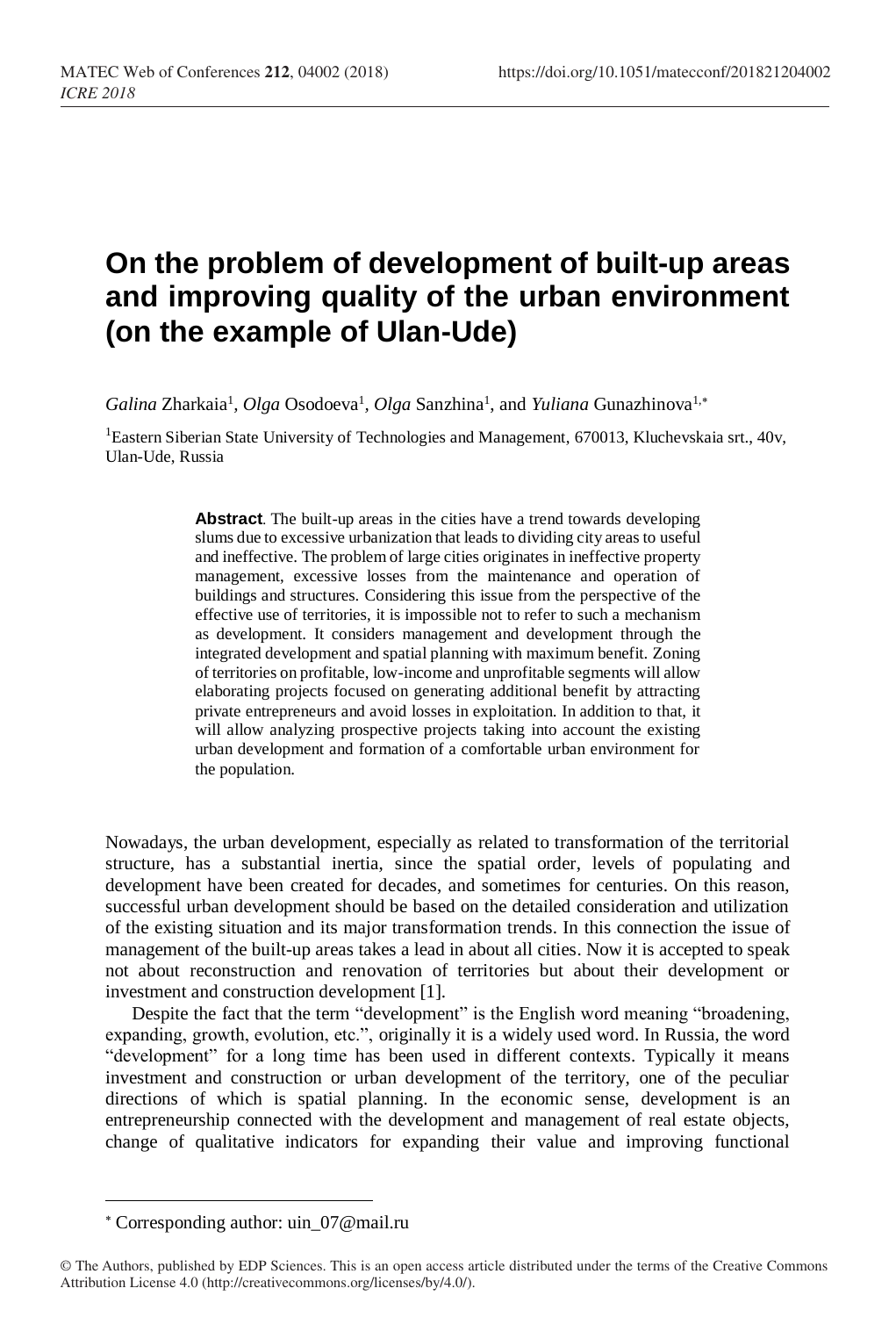characteristics. There are different types of development depending on its functional orientation (Table 1).

| Type of development | Definition                                                                                                                                                                                                                        |
|---------------------|-----------------------------------------------------------------------------------------------------------------------------------------------------------------------------------------------------------------------------------|
| Development         | Business activity focused on qualitative changes in a real estate<br>object providing increase of its value, and development of<br>measures for the management of an object.                                                      |
| Redevelopment       | Activities aimed at improving functional characteristics of an<br>existing facility through reconstruction, modernization or major<br>repairs, or demolition of a building and construction of a new<br>one, for greater benefit. |
| Land-development    | Investment activities aimed at efficient development of land<br>through the targeted use and increasing its value.                                                                                                                |

**Table 1** Classification of types of development in the global practice [2].

In current circumstances, the developers' activities are mostly focused on getting a speculative profit. However, there are some projects that are aimed at creation of social infrastructure and improving quality of the urban environment.

Competition for the improvement of the city waterfront that has taken place in Ulan-Ude is one of the examples of that. This competition has been open for all and conducted in the form of an open vote. Three projects, for which the residents of the city voted, have been selected as a result of this competition. Each of these projects is unique and focused on improving comfort and accomplishment of the city.

A special land area of 18.7 hectares has been allocated to the participants of the competition on the embankment of the rivers Uda and Selenga in the center of the city (Figure 1), in the situation of the built-up area (Figure 2). According to the specification, the basic requirements for the design project have been the following: to design complex architectural planning of the accomplishment of the territories of a public space, to form a common stylistic solution of the embankment territory, to consider measures on improvement of the transport and pedestrians schemes, and to make proposals on the optimal deployment of the planned and reconstructed objects of public and civil construction in the area of the embankment [3].



**Fig. 1.** Limits of the area allocated for elaboration of the design projects on accomplishment of the embankment of the rivers Uda and Selenga in the city of Ulan-Ude [3].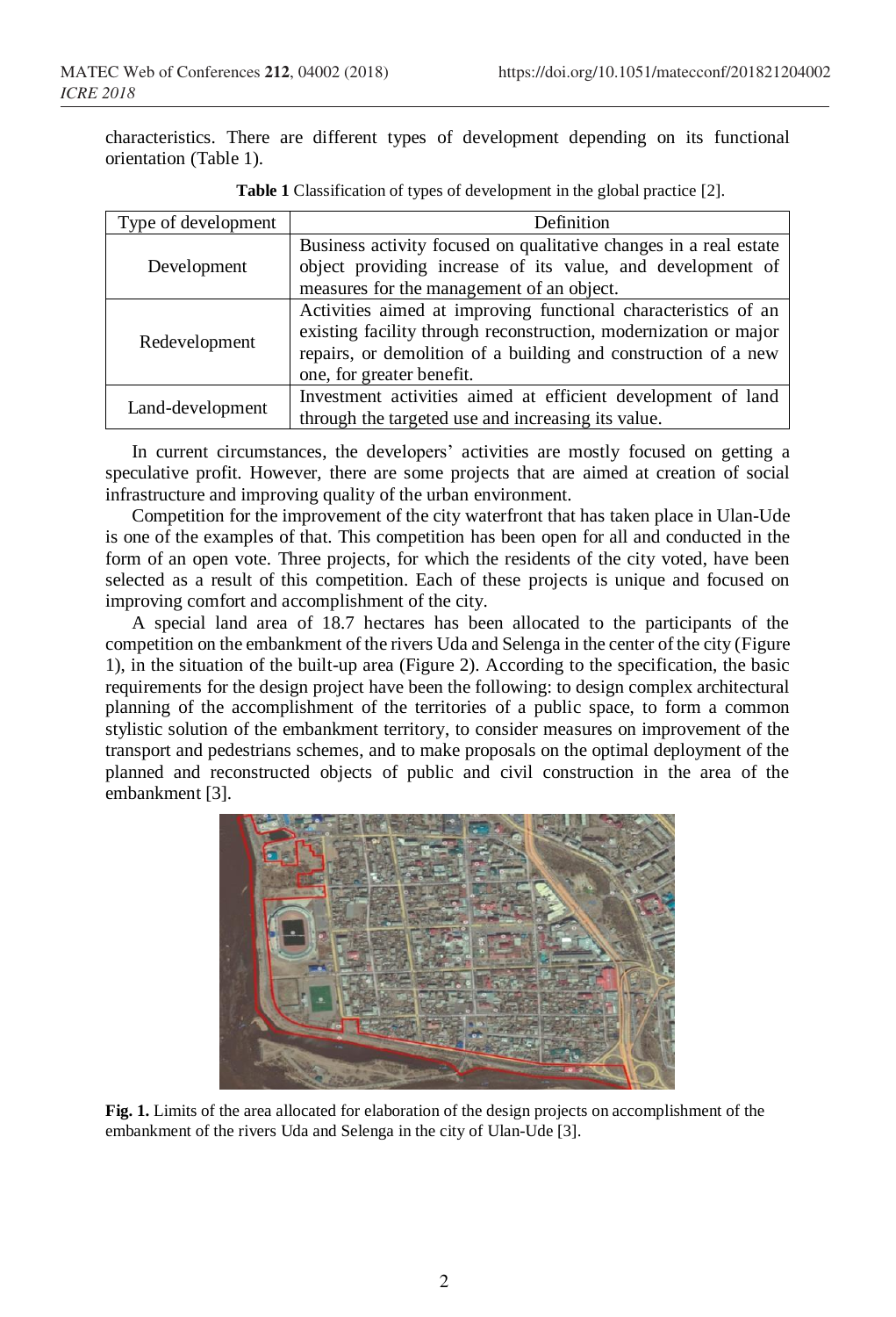

**Fig. 2** Existing states of the western and southern sides of the embankment of the rivers Uda and Selenga in the city of Ulan-Ude.

Figures 3, 4, and 5 display the most successful ideas of the design projects that have participated in the vote for the best one.

Complex development of territories and spatial planning is a rule of the contemporary land development in the situation of the built-up areas. It should work irrespective of size of the plot of land, whether it is 0.06 hectares or 100 hectares. This rule is based on the principle of functional zoning of the land plot that means division of it into its useful parts and its development by formation of the infrastructure suitable for living and future use.

As the analysis has shown, none of the presented projects of reconstruction of the embankment applies to the principle of the complex development of territories. It is connected with the fact that the specification includes the embankment only, without surrounding territory that leads to impossibility of development of any plots of land proposed for the competition. This area has economic and spatial contradictions, which mean, on the one hand, a successful location in proximity to the city center, favorable geographic position in the place of confluence of the two rivers. On another hand, this is a territory with high social tension connected with slums in the surrounding space, and as a consequence, with high criminality. It is impossible to make "an island of prosperity" amidst the devastation.

The authors have analyzed the projects presented for the competition that reached the final, through the prism of possibility of implementing these projects.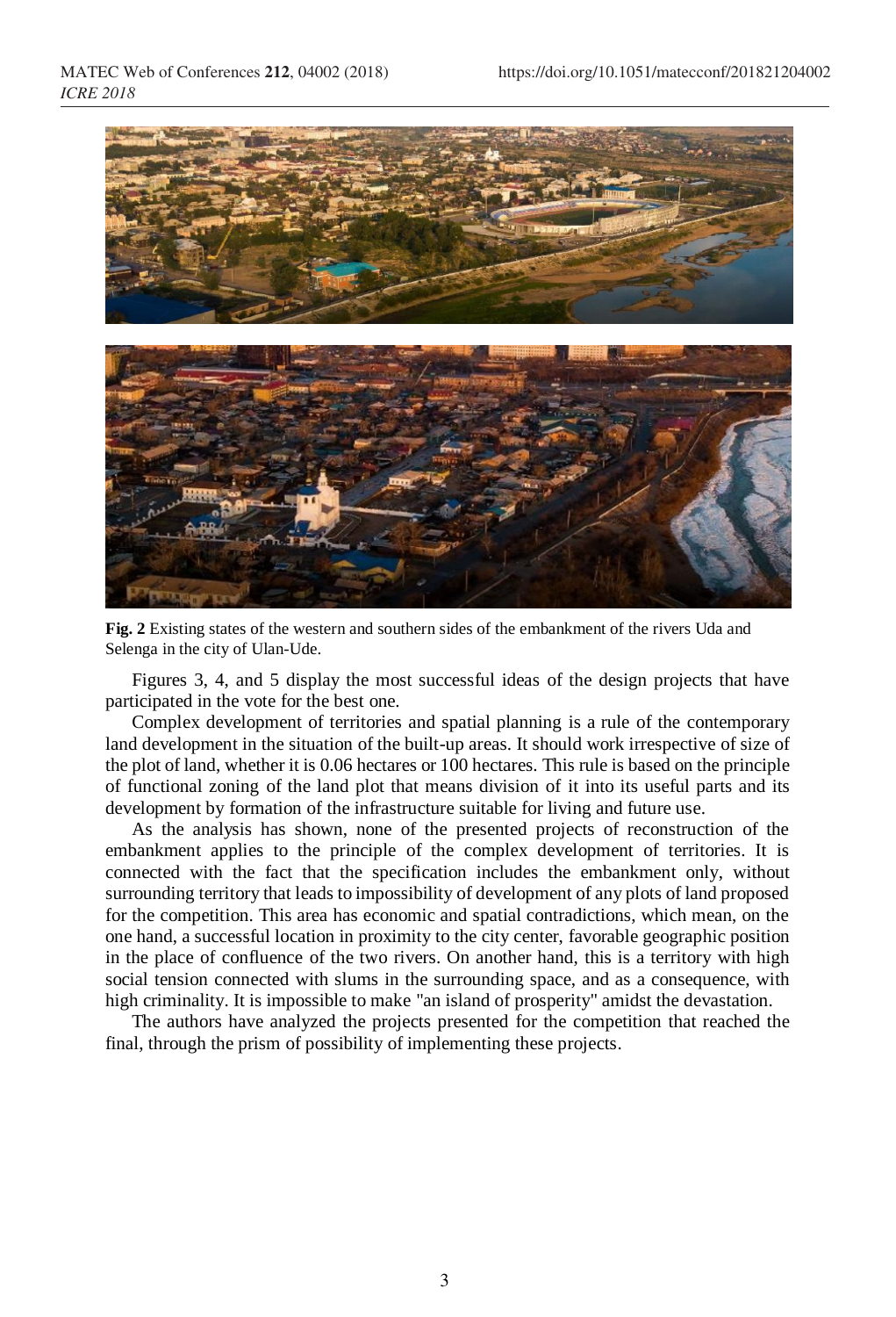

**Fig. 3.** The project UU318 – one of the nominees presented for vote to the residents of the city [5].

In general, the presented projects correspond to all requirements. In each of them, the proposals forming the modern comfort urban environment have been formulated, and the options for exploitation of the plots of land as socially important objects have been effectively considered. However, it is necessary to point out that only one project of the three considers functional zoning of the territory from the point of view of its operation and benefit in the future, while rest of the projects are mostly of socio-esthetic character.



**Fig. 4.** Project BP 942 - one of the nominees presented for vote to the residents of the city [5].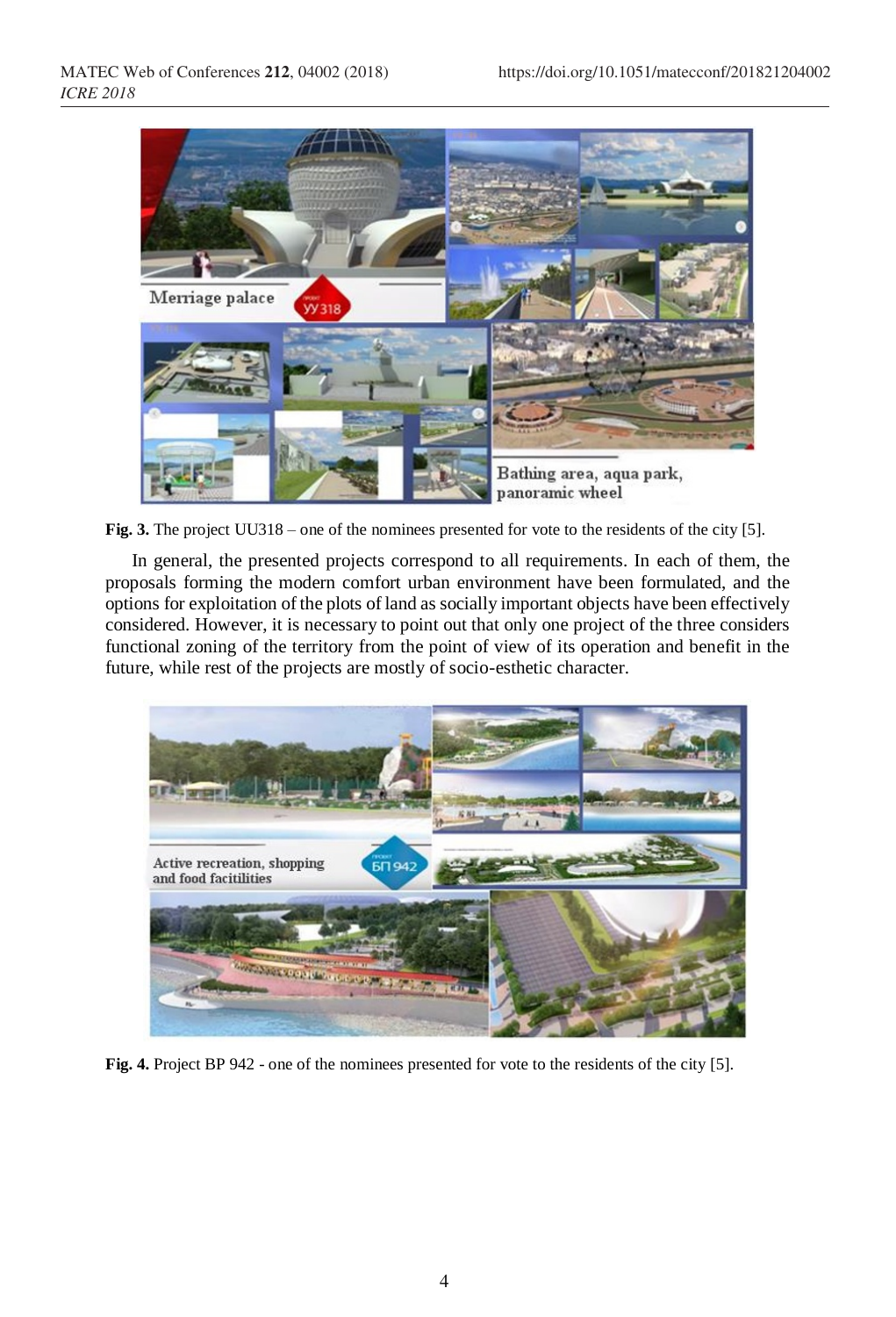



Based on the example of the area allocated for the accomplishment of the embankment of the rivers Uda and Selenga in the city of Ulan-Ude, let us consider the option of the spatial zoning.

The authors suggest zoning of this territory with outlining the following parts:

- Cultural zone;
- Commercial zone;
- Parklands;
- Beach area;
- Infrastructure.

Cultural zone – according to the specification compiled by the Administration of the city of Ulan-Ude, it is announced that a cultural zone for arranging exhibitions, festivals, competitions, etc. should be allocated. The cultural zone should also include a building for the theater of the ensemble "Baikal", Wedding Palace, spectator amphitheater setting screen for broadcast events, summer cinema, and organization of singing and dancing fountains in the river. High commercial benefit has not been envisaged for this zone but it should be selfsufficient.

Commercial zone provides for the creation of trading platforms for lease, the income from which will be directed to repay the operating and management costs throughout the territory of improvement. This is a zone of the maximum commercial profit.

Parklands should include all elements of the landscape design, making green areas and placement of viewing platforms, the use of modern small architectural forms. It should also include provision of the Wedding Palace with thematic areas under the open sky. The parkland is to have engineering infrastructure for the normal life of the plants and trees. The length of the Parklands should be stretched as much as possible throughout the territory for hiking, cycling, sports programs, the "green trail" route, and organization of healthimproving paths. It is desirable to have small sports facilities, taking into account the seasonality to be used year-round. This zone is not intended for high commercial income but should be self-sufficient.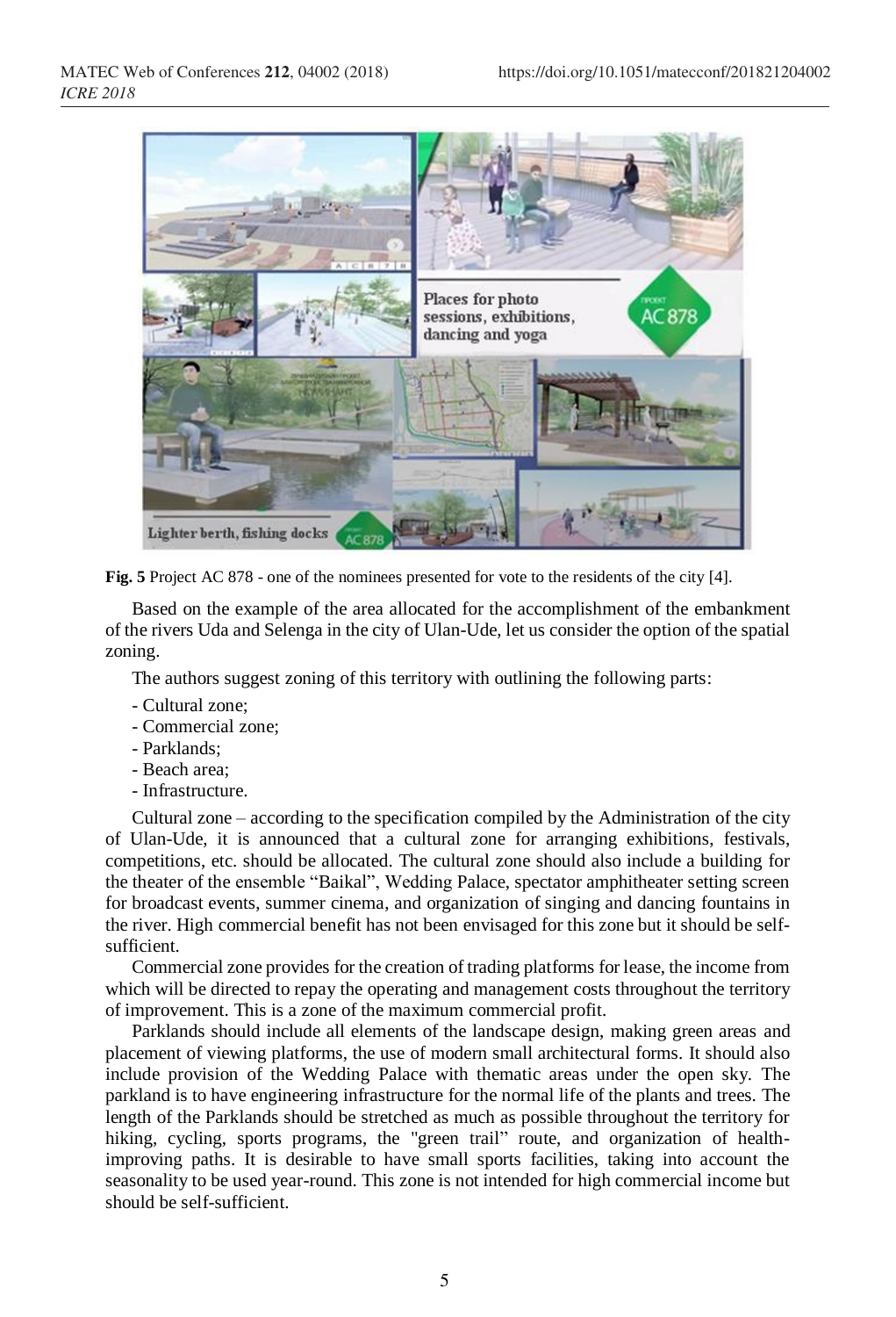Beach area is a part of the territory which should have a direct and civilized assess to the water. The beach area includes primarily cleaning and preparation of the river bottom for the organization of beaches, construction of mini-water parks, and preparation of the coastline. In addition, cabins for changing clothes and for showers, storage of property, rescue towers, and trained personnel are welcome. The beach area requires special attention in financial terms, i.e. the cost of maintenance and management of the area can be compensated through autonomous use with a differentiated framework of responsibility.

Infrastructure is focused on support and provision of the major conditions of life of basic and low-mobility groups, security functions, maintenance of law and order, and safety of the population (video surveillance, patrol, installation of panic buttons, vandal-proof security cabins, etc.). In addition to that, it is desirable to provide for the possibility of transport communications (roads and their entrances, bicycle paths, etc.), parking spaces and parking lots, etc. This zone envisages high commercial profitability.

Division of land under this scheme will allow containing less profitable plots at the expense of high-income, attracting private entrepreneurs to practically each zone and satisfying socio-esthetic demands of the population.

Speaking about development, it is necessary to touch the problem of the assessment of its effectiveness. As the Russian practice has shown, the effective investment decision that is by 20-50% higher the average on the market is only possible, when the market is thoroughly analyzed and the plot of land correctly selected. If one considers the effectiveness of the accepted decisions by the stages of the development project, correct decision at the stage of the preliminary justification will allow optimizing use of the investment means by 10-15%. At the stage of registration of property rights and other legal issues, the value of land can grow by another 150-300 %. So, for example, transferring land from one category to another or changing the purpose of the land plot can increase the value of land by 100-200 %. Design and engineering, and technological development of the land increases its value by 150% in average [2]

Complex approach can be used for the assessment of effectiveness of development projects that allow considering different kinds of effectiveness for all participants of the project and for the interested parties [7]:

• Commercial effectiveness that allows evaluating projects from the perspective of the developer and investors;

• Economic effectiveness that allows assessing projects from the perspectives of its impact to the economic development as a whole;

• Budget effectiveness that allows assessing projects from the point of view of the budget interests.

As a whole, positive impact of development to the economy can be considered from the standpoint of territorial and branch development. Improvement of territories is conditioned by the fact that only the best development project leads to the qualitative changes of not only the objects of reals estates themselves but their environment that contribute to the growth of their value in a maximum way. One more time we would like to point out that maximization of the positive impact of development on the quality of territorial development can only be achieved by the complex approach that allow developing real estate objects in complex with other objects considering the problem of development of the adjacent territory.

If we touch the problem of effectiveness of development from the perspective of the branch development, it is evident that investments into real estates will lead to the growth of activity in the related industries, such as production of the construction materials, housing and communal services, production of consumer durable goods, etc.

The budget effectiveness of development is manifested in the increase of payments and taxes that appear in the process of implementation of development projects and functioning